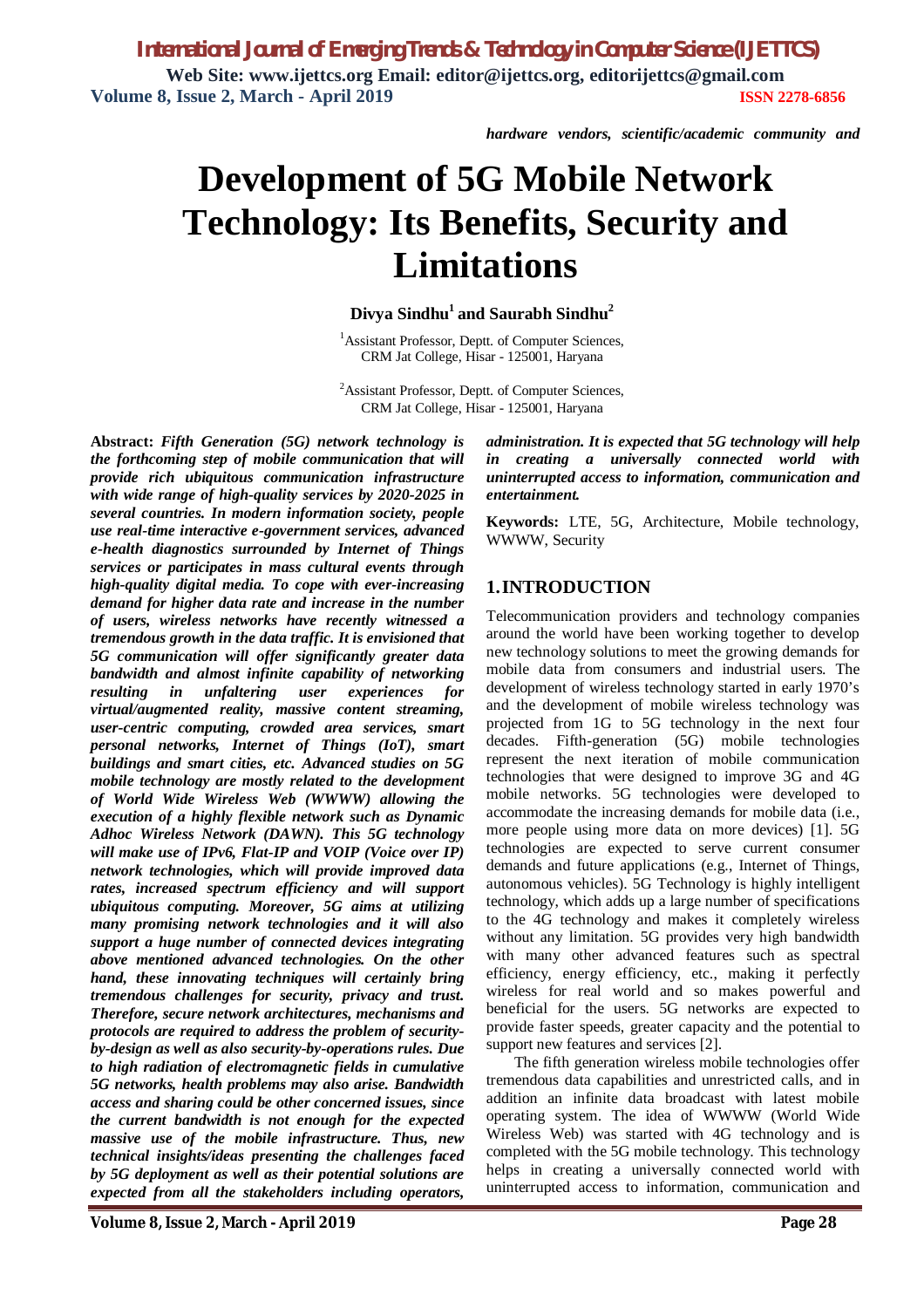entertainment. This will definitely change our lifestyles in a significant manner. 5G technology is envisioned to extend traditional services from enhanced mobile broadband to vertical markets such as connected cars, industry automation, smart metering and health care [3]. 5G technologies are expected to yield significant consumer benefits (e.g., assisting the disabled, enabling telemedicine), industrial benefits (e.g., automated processes, increased operational efficiencies, data analytics), and economic benefits (e.g., new revenues, new jobs). However, there are still many technical challenges that must be overcome in order to make this vision a reality. Although the exact pathways to 5G systems, devices and architectures is still under development [4], massive growth in applications and data consumption by mobile consumers will be a strong driver to push the industry towards 5G technology. The current technical achievements along with future challenges and possible developments in this exciting area are briefly discussed in this paper.

# **2.EVOLUTION OF MOBILE NETWORK TECHNOLOGY**

The wireless communication was developed by an Italian inventor, G. Marconi by communicating a letter upto distance of 3 km (from starting point to its destination point) with the help of electromagnetic waves. After this initiation, wireless communication became a very important part of present styles of living. With the passing of time, a number of modifications were made as per the requirement, which led to different generations of wireless technologies. Today we have different wireless and mobile technologies, which are mass deployed such as 3G mobile networks (UMTS, cdma2000), LTE (Long Term Evolution), WiFi (IEEE 802.11 wireless networks), WiMAX (IEEE 802.16 wireless and mobile networks), as well as accompanying networks, such as sensor networks or personal area networks (e.g., Bluetooth, ZigBee). Mobile terminals include variety of interfaces, including the GSM ones, which are based on old-fashioned circuit switching.

The first mobile phones appeared in the 1980s. Since then, the use of mobile phones has increased exponentially. The number of smartphone users in the United States has grown from nearly 63 million in 2010 to an estimated 238 million in 2018. Worldwide, there are an estimated 4.5 billion mobile phone users, 2.5 billion of which are smartphone users. Now-a-days, large numbers of people are using extensive data on more mobile devices; as a result, demand for mobile data is rapidly increasing. Telecommunication companies continually invest in their networks to provide faster, more reliable service, expand the capacity of networks to meet growing demands for data and support new technology uses. Approximately within every 10 years, a new technology solution emerges from industry research that offers vastly improved speeds, supports new features and functions, and creates new markets and new revenue for service providers (SPs). These technologies offer such significant improvements to networks and devices that they change the way people use

mobile communications, and thus represent the next generation of mobile technology [5].

In mobile communications, there have been five generations of technology (Fig. 1). 1st Generation mobile network was developed in 1980s and completed by early 1990s. First-generation (1G) technologies brought consumers the first mobile phone. It used analogue radio signals with frequency 150 MHz and voice call modulation was done with the help of Frequency Division Multiple Access (FDMA). Its speed was up to 2.4 kbps and it allowed users to make voice calls within a country. It offered limited coverage and capacity (Table 1). Subsequently, 2G (Second Generation) mobile technology was launched in 1991. It was based on digital system, which supported voice and texting. Its speed was up to 64 kbps. Main services provided were digital voices and SMS facility with more clarity, using the bandwidth of 30 KHz to 200 KHz. Networks were expanded and phones were made more affordable leading to increasing adoption. It gave semi global facility. Vital eminent technologies used were GSM and Code Division Multiple Access (CDMA).

3G (Third Generation) mobile network was developed between late 1990s and early 2000s. Its transmission speed was between 125 kbps to 2 Mbps. Data were sent through packet switching technology and circuit switching was used for interpretation of voice calls. It provided superior voice quality and also provided the facility of video conferencing, e-mailing, online banking-billing, global roaming, mobile TV etc. Smartphones were introduced and people began using mobile phones as computers for business and entertainment, greatly increasing demand for data. The 4G (Fourth Generation) technology was developed in 2010. 4G technologies offered increased speeds upto 100 Mbps and true mobile broadband that could support music and video streaming, mobile applications and online gaming [6]. It provided improved communication network based on IP. It provided high performance in low cost. Long Term Evolution (LTE) was considered as main technology for 4G. Multimedia Messaging Service (MMS), digital video broadcasting, High Definition (HD) TV and video chat are the services provided by 4G in addition to features of 3G [7]. The 4G integrates three standards (WCDMA, CDMA and TD-SCDMA) of 3G into MC-CDMA [8]. Providers offered unlimited data plans and mobile devices that could be used as hotspots to connect other devices to the network, further increasing demand for mobile data.

Recently, 5G (Fifth Generation) is next coming phase of wireless networks. It provides 10 times more capacity than other existing systems. It expected speed will be up to 1 Gbps. It is completely wireless communication with almost no limits supporting Wireless World Wide Web (WWWW). It is more reliable and faster with lower cost. It will provide high capacity, large phone memory, faster data transmission and will support interactive multimedia, etc. Fifth-generation (5G) networks utilize 5G standards, which will use new promising network technologies, such as Software Defined Networking (SDN), Massive multipleinput Multiple output (MIMO), Network Functions Virtualization (NFV), Information Centric Network (ICN), Network Slicing, Cloud-based Networks etc. 5G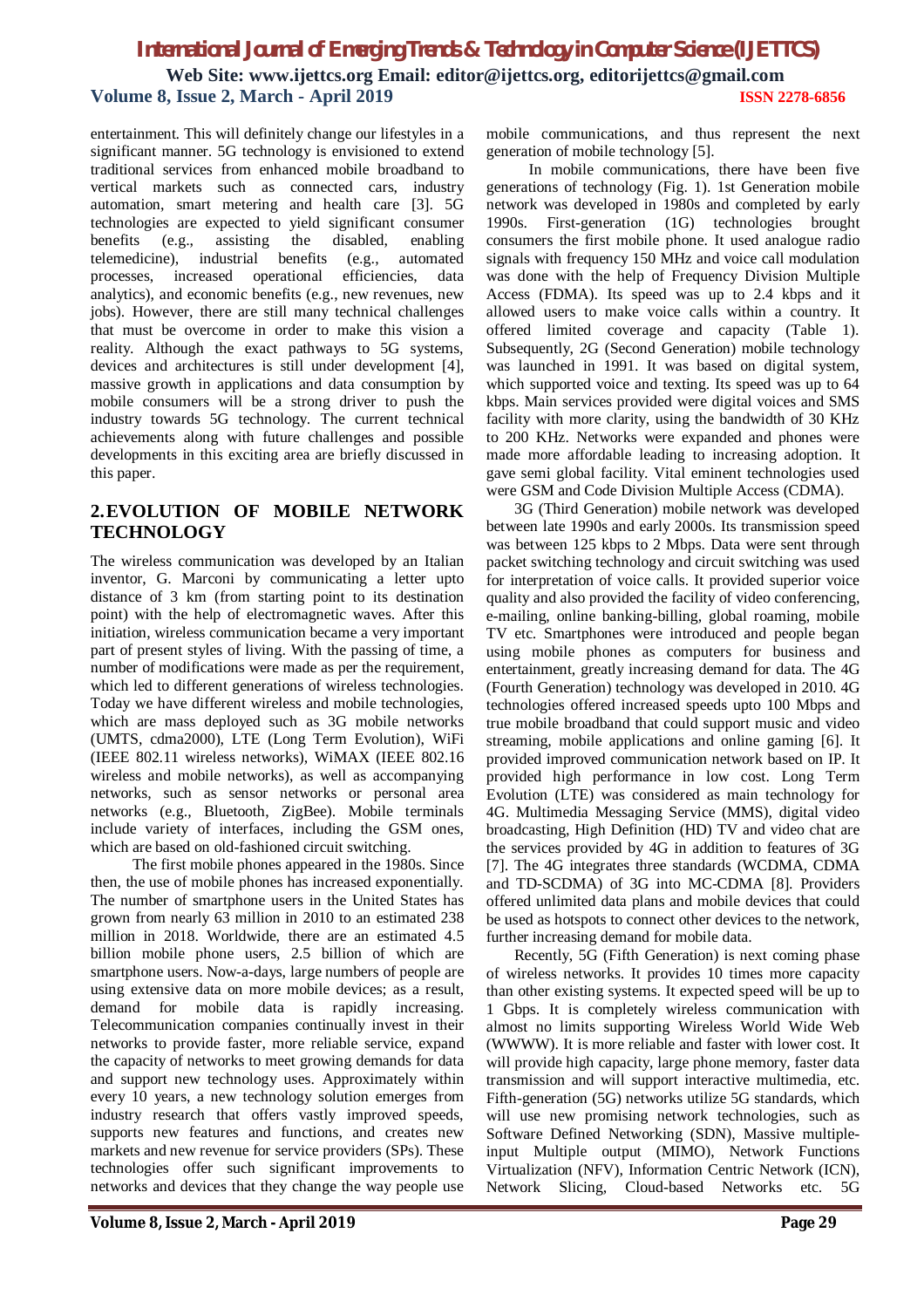deployment methods will provide faster speeds, greater capacity and enhanced services. Moreover, 5G will also support a huge number of connected devices integrating above mentioned advanced technologies [9]. Thus, 5G networks are expected to meet the increasing demand for data from consumers and to support new services. 5G was also designed to meet growing demands for data from industrial users and to support the growing use of mobile communication technologies across multiple industries (e.g., crop management systems, public safety applications, new medical technologies).



#### **Fig. 1. Evolution phases of mobile network technology and advancement in telecommunications**

Each generation was built to achieve certain levels of performance (e.g., certain levels of speed, higher capacity, added features). In earlier generations, companies and countries adopted different technical standards to achieve performance requirements. In 3G and 4G technologies, companies and countries began building networks to the same standards. This enabled equipment to be used in many countries, enabled manufacturers to achieve economies of scale and enabled carriers to speed deployment. For example, for 4G, companies and countries adopted Long-Term Evolution (LTE) standards, which redefined the network architecture to offer greater speeds and capacity.

Besides all the other benefits of 4G technology, the most important concept of 5G technology is consumer-oriented instead of service centric and operator oriented. In this technology, priority is given to consumers as compared to other existing mobile technologies. Some features such as cheaper traffic fees, user oriented, security, high speed, artificial intelligence (AI), storage, etc, became the reason for the development of 5G technologies. 5G technology will provide very high bandwidth. Other advanced features which led to the development of 5G technology and migration from 4G technology includes Multi Mode User Terminal, choice of selection of the best network among the various available wireless communication systems,

charging and billing, data encryption, attack on application level and device to device communication.

| Table 1. Development of different generations of mobile |
|---------------------------------------------------------|
| communication technologies                              |

| <b>Features</b>                              | 1G                                                                                                | 2G                                                                                                                                             | 3G                                                                                                                                                                                                      | 4G                                                                                                                                                                                                                                         | 5G                                                                                                                                                                                                                                        |
|----------------------------------------------|---------------------------------------------------------------------------------------------------|------------------------------------------------------------------------------------------------------------------------------------------------|---------------------------------------------------------------------------------------------------------------------------------------------------------------------------------------------------------|--------------------------------------------------------------------------------------------------------------------------------------------------------------------------------------------------------------------------------------------|-------------------------------------------------------------------------------------------------------------------------------------------------------------------------------------------------------------------------------------------|
| Deployed                                     | 1980s                                                                                             | 1990s                                                                                                                                          | 2000s                                                                                                                                                                                                   | $2010 -$                                                                                                                                                                                                                                   | $2018 -$                                                                                                                                                                                                                                  |
| <b>Devices</b><br><b>Functions</b>           | $•$ First<br>mobile<br>phone<br>· Basic voice<br>services<br>• Limited<br>coverage<br>• Expensive | • Voice and<br>some text<br>· Digital<br>standards<br>offered higher<br>quality voice<br>More<br>$\bullet$<br>coverage<br>• More<br>affordable | · Voice, data and<br>access to the<br>internet (email,<br>audio and video)<br>$\bullet$ First mobile<br>broadband<br>· iPhone was<br>introduced<br>· People begin<br>using their phones<br>as computers | · Voice, data, high-speed<br>access to the internet on<br>smartphones, tablets,<br>laptops<br>• True mobile<br>broadband; unlimited<br>plans; devices used as<br>hotspots<br>Streaming, new<br>$\bullet$<br>applications, online<br>gaming | · Voice, data, high-speed<br>access to the internet on<br>smartphones, tablets,<br>laptops<br>• Truemobile<br>broadband; unlimited<br>plans; devices used as<br>hotspots<br>Streaming, new<br>$\bullet$<br>applications, online<br>gaming |
| Speed                                        | 2.4 kbps<br>$(0.002 \text{ Mbps})$                                                                | 64 kbps<br>$(0.064$ Mbps)                                                                                                                      | $2 - 10$ Mbps                                                                                                                                                                                           | 10 - 100 Mbps                                                                                                                                                                                                                              | 1000 - 1400 Mbps                                                                                                                                                                                                                          |
| Download<br>time $(2 \text{ hrs})$<br>movie) | N/A                                                                                               | N/A                                                                                                                                            | $10 - 26$ hours                                                                                                                                                                                         | 6 minutes                                                                                                                                                                                                                                  | 3 - 4 seconds                                                                                                                                                                                                                             |

Some defects and unavailability of some properties or functionalities in the existing system becomes the need for the development of the next generation. The functionalities lacking in 4G technologies were basically about the integration of different technologies and networks. 4G technologies combined various existing and future wireless technologies to ensure freedom of movement from one technology to another. 4G can supports 100 Mbps data rate in full-mobility wide area coverage and 1Gbps data rate in low mobility local area coverage. 4G integrates all access technologies, services and applications unlimitedly to run through wireless over wire line using IP address. But 5G technology will bring us perfect real world wireless or WWWW (World Wide Wireless Web). Talking about the working of 4G, although LTE provide benefits certain people with wide range of effective wireless communication technology. LTE is basically for use in commercial areas, so cannot be used for creating an environment to be used by common people for downloading purpose, video call, etc. So, this became the main reason behind the development of 5G technology.

#### **Table 2. Advanced features of 5G mobile technology**

**over 4G technology**

| S.No.                   | Specifications                        | 4G (IV Generation)                                                            | 5G (V Generation)                                                                              |
|-------------------------|---------------------------------------|-------------------------------------------------------------------------------|------------------------------------------------------------------------------------------------|
| 1                       | <b>Bandwidth</b>                      | Up to 100 Mbps                                                                | Greater than 1 Gbps                                                                            |
| $\overline{2}$          | Frequency band                        | 2 GHz to 8 GHz                                                                | 3 GHz to 300 GHz                                                                               |
| $\overline{\mathbf{3}}$ | Technologies                          | Unified IP, seamless integration of<br>broadband LAN/WAN/PAN and WLAN         | 4G, advanced technologies based on OFDM<br>modulation and IPV6                                 |
| $\overline{4}$          | <b>Services</b>                       | Global roaming, Dynamic Information<br>Access, HD streaming, Wearable Devices | Wearable Devices, Dynamic<br>information access, HD streaming, Devices with<br>AI capabilities |
| 5                       | <b>Standards</b>                      | IP based on LAN/WAN/PAN                                                       | IP based on LAN/WAN/PAN and WWWW                                                               |
| 6                       | Multiple Access                       | <b>CDMA</b>                                                                   | CDMA, BDMA, FBMC                                                                               |
| 7                       | Core Network                          | <b>All IP Networks</b>                                                        | 5G Network Interfacing, Flatter IP<br><b>Network</b>                                           |
| 8                       | Antenna Type                          | Sub Wavelength Antenna                                                        | Array Antenna                                                                                  |
| 9                       | <b>Radiation Pattern</b><br>Switching | Omni-directional Packet Switching                                             | Fan-beam Directional Packet Switching                                                          |
| 10                      | Diversity and<br><b>MIMO</b>          | Present                                                                       | Present                                                                                        |
| 11                      | Deployment Year                       | 2000-2010                                                                     | By 2020                                                                                        |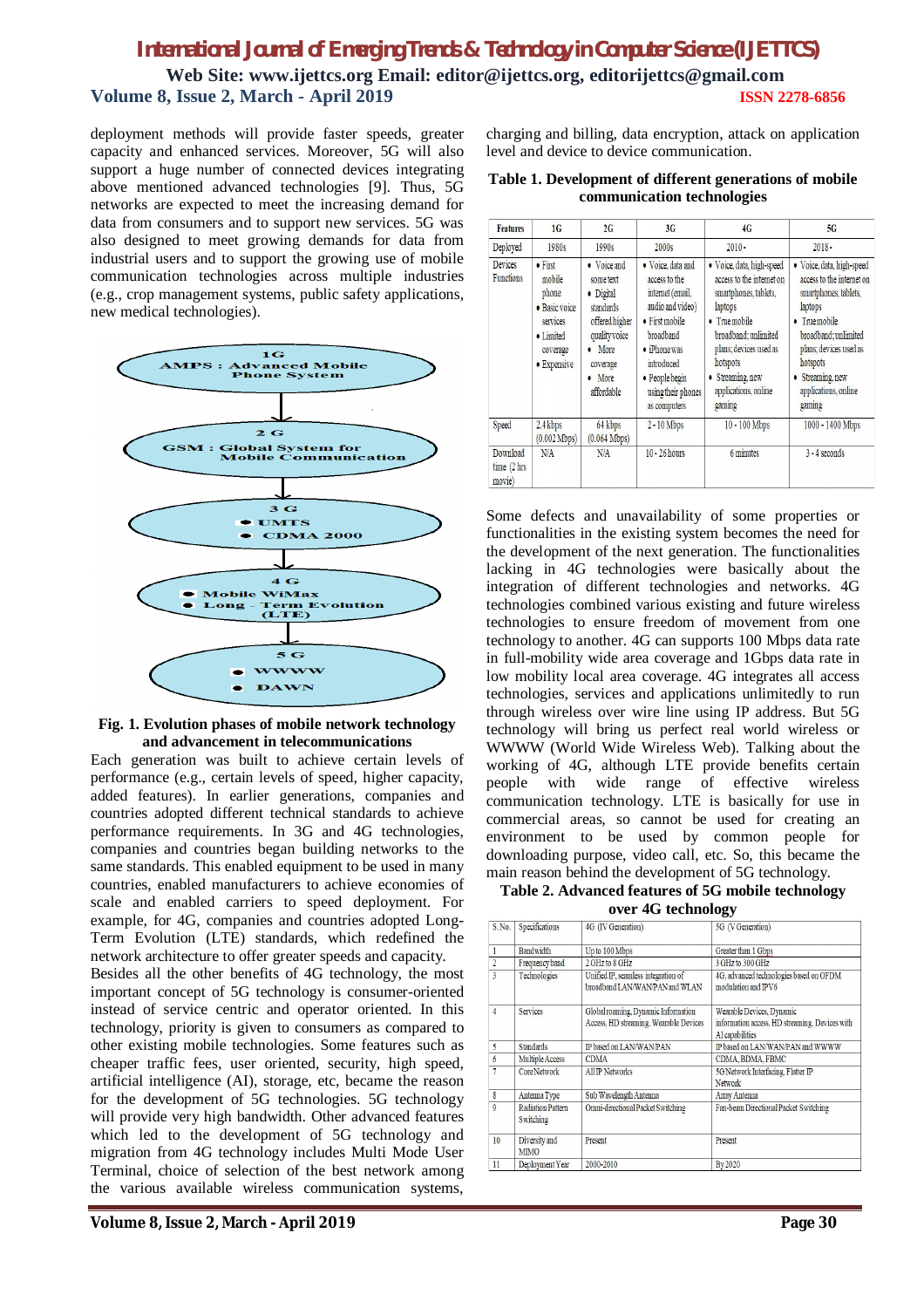# *International Journal of Emerging Trends & Technology in Computer Science (IJETTCS)*

**Web Site: www.ijettcs.org Email: editor@ijettcs.org, editorijettcs@gmail.com Volume 8, Issue 2, March - April 2019 ISSN 2278-6856**

### **3.NETWORK ARCHITECTURE OF 5G MOBILE TECHNOLOGY**

The model of 5G technology is entirely IP based model for both mobile and wireless communication [10], The various components involved in the architecture (Fig. 2) make it very fast, secure and famous among the customers in all over the world. The various components included in the architecture are as follows:

- **GPRS:** General Packet Radio System (GPRS) is basically a step developed for internet access during third generation. It is the first step towards the end to end wireless communication. It provides data rates from 56 Kbps to 114 Kbps. It also promises to provide continuous connection of internet to mobile and computer users. It consumes comparatively less battery during internet access.
- **EDGE:** Enhanced Data GSM Environment (EDGE) provides an evolutionary path from 3G technology to GSM and TDMA. It provides maximum data transmission rate up to 473 Kbps. It is developed to increase the bandwidth of GPRS technology.
- 3G: Third Generation (3G) technologies were developed to access wireless communication. It provides high quality, cost effective, wireless multimedia application, greater security features, video calls/conferences and enhanced wireless application as compared to previously available services.
- **WLAN:** Wireless Local Area Network (WLAN) provides the facility of wireless connection and communication among the devices. It uses high frequency radio waves, micro waves, etc. for its functionality. Use of WLAN increases mobility, productivity, scalability as it provides high speed wireless connection.
- **LTE** (LTE stands for Long Term Evolution): LTE works by using all IP network architecture. It supports data as well as voice communication. LTE supports MIMO (Multiple Input Multiple Output), because of which higher data rate is achieved. As a result LTE is a standard for high speed data transmission for mobile networks, providing a high speed up to 100 mbps. As it uses improved architecture, handoff from one region to other is smooth. This results in smooth data flow without any interruption.

The Long Term Evolution (LTE) is designed by incorporating high security measures, by using strong cryptography and mutual authentication mechanisms between all network elements in LTE core [11]. However, in a virtualization deployment, attackers can target mobile user equipment (UE) and LTE core with malware and spam, through eavesdropping, internet protocol (IP) spoofing, denial-of-service (DoS) attacks and numerous other cyberattacks [12]. Service providers (SPs) are aiming to use 5G deployment for expected increase business profitability but still have to fix number of security issues [13]. Hence, to protect profit of SPs from being spent on the process of recovery and remediation due to frequent security breaches, SPs should curtail all sorts of security

risks in both LTEs and IP, and this is achievable through active investment in preventive security measures.

Tudzarov and Janevski [4] showed the system model that proposed design of network architecture for 5G mobile systems, which is all-IP based model for wireless and mobile networks inter-operability. The system consists of a user terminal (which has a crucial role in the new architecture) and a number of independent, autonomous radio access technologies. Within each of the terminals, each of the radio access technologies is seen as the IP link to the outside Internet world. However, there should be different radio interface for each Radio Access Technology (RAT) in the mobile terminal. For example, if we want to have access to four different RATs, we need to have four different access-specific interfaces in the mobile terminal and to have all of them active at the same time, with aim to have this architecture to be functional.

The first two OSI levels (data-link level and physical level) defined the radio access technologies through which access is provided to the Internet with more or less QoS support mechanisms, which is further dependent upon the access technology (e.g., 3G and WiMAX have explicit QoS support, while WLAN has not). Then, over the OSI-1 and OSI-2 layers is the network layer and this layer is IP (Internet Protocol) in today's communication world, either IPv4 or IPv6, regardless of the radio access technology [14]. The purpose of IP is to ensure enough control data (in IP header) for proper routing of IP packets belonging to a certain application connections - sessions between client applications and servers somewhere on the Internet. Routing of packets should be carried out in accordance with established policies of the user. Application connections are realized between clients and servers in the Internet via sockets. Internet sockets are endpoints for data communication flows. Each socket of the web is a unified and unique combination of local IP address and appropriate local transport communications port, target IP address and target appropriate communication port, and type of transport protocol.



**Fig. 2. Functional architectural view of 5G mobile networks**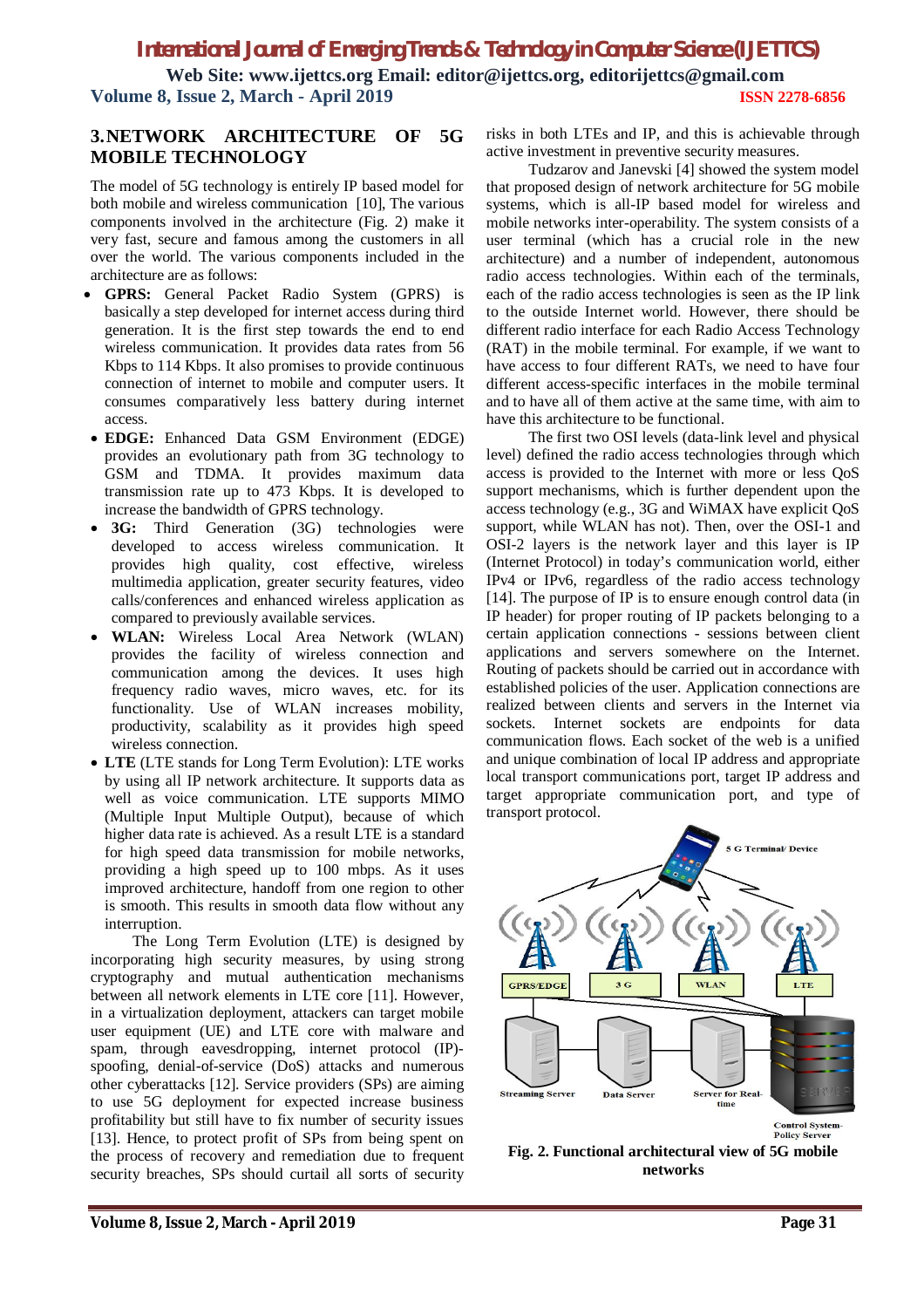Internet socket is uniquely determined by the application of the client and the server. This means that in case of interoperability between heterogeneous networks and for the vertical handover between the respective radio technologies, the local IP address and destination IP address should be fixed and unchanged. Fixing of these two parameters should ensure handover transparency to the Internet connection end-to-end, when there is a mobile user at least on one end of such connection. In order to preserve the proper layout of the packets and to reduce or prevent packets losses, routing to the target destination and vice versa should be unique and by using the same path. Each IP interface in the terminal is characterized by its IP address and netmask and parameters associated with the routing of IP packets across the network. In regular inter-system handover the change of access technology (i.e., vertical handover) would mean changing the local IP address. This approach is based on today's Internet communication [15].

To enable the functions of the applied transparency and control or direct routing of packets through the most appropriate radio access technology, a control system in the functional architecture of the networks was introduced in the proposed architecture, which works in complete coordination with the user terminal and provides a network abstraction functions and routing of packets based on defined policies. In fact, the tunnels would be established between the user terminal and control system named here as Policy Router, which performs routing based on given policies. In this way, the client side will create an appropriate number of tunnels connected to the number of radio access technologies and the client will only set a local IP address, which will be formed with sockets opened for Internet communication between the mobile client applications and the Internet-based servers. The way IP packets are routed through tunnels or choosing the right tunnel, would be served by policies whose rules will be exchanged via the virtual network layer protocol. The process of establishing a tunnel to the Policy Router, for routing based on the policies, are carried out immediately after the establishment of IP connectivity across the radio access technology, and it is initiated from the mobile terminal Virtual Network-level Protocol. Establishing tunnel connections as well as maintaining them represents basic functionality of the virtual network level.

### **4.NETWORK LAYERS OF 5G MOBILE TECHNOLOGY**

The main focus of 5G technology is user mobility as the mobile terminals have access to different wireless technologies simultaneously [16]. It can combine some features of other networks also and so finally selects the strongest wireless network (Table 3). The concept behind the working of the 5G technology is explained as follows:

- **Physical/Data link layer:** The first two layers of the OSI model for the 5G technology are based on Open Wireless Architecture.
- **Network layer:** The Network Layer is an Internet Protocol (IP). IPV4 (Internet Protocol Version 4) is

spread worldwide with some limitations like limited address space, which are resolved in IPV6 (version 6) but were traded with bigger packet header. Then Mobile IP came into existence and 5G technology will use mobile IP. As a result mobile can be attached to several wireless networks simultaneously. 5G mobile network shall maintain virtual multi wireless networks. For this purpose, there lies a separation in network layer to form two sub layers for 5G mobile phones viz. Lower Network Layer and Upper Network Layer.

 **Open Transport Protocol (OTP) layer:** TCP modifications are proposed for both wireless and mobile networks. The TCP retransmit the lost or damaged TCP segments over wireless links. In 5G, it plays a very important role as it encounters with high installed speed and higher download**.** These mobiles can reasonably download updated version which is targeted to specific wireless technologies from the base station.

**Application Layer:** An intelligent behaviour facility of selecting best wireless connection out of different networks is provided in 5G. Terminals have access to quality testing and information storage in this layer. A large number of algorithms are used for giving the intelligent behavior to the 5G technology.

| Model of 5G<br>Technology     |  |  |
|-------------------------------|--|--|
| Application                   |  |  |
| (Services)                    |  |  |
| Open Transport Protocol       |  |  |
| (OTP)                         |  |  |
| <b>Upper Network Layer</b>    |  |  |
| Lower Network Layer           |  |  |
| Open Wireless<br>Architecture |  |  |
|                               |  |  |

 **Table 3. Network layers of OSI and 5G technology**

The Service Middleware provides the content-seamless and terminal-seamless service. Location Management keeps track of the whereabouts of any mobile device and its movement characteristics. Thus, media conversion can take place when necessary according to the user's current situation and preferences. For example, the video resolution may be automatically reduced when user changes from a large-screen terminal (stationary location) to a smaller screen (on the move). Another example is the conversion from real-time video to audio when the user has to drive a vehicle.

### **5.ADVANCED FEATURES OF 5G MOBILE TECHNOLOGY AND ITS UTILITY**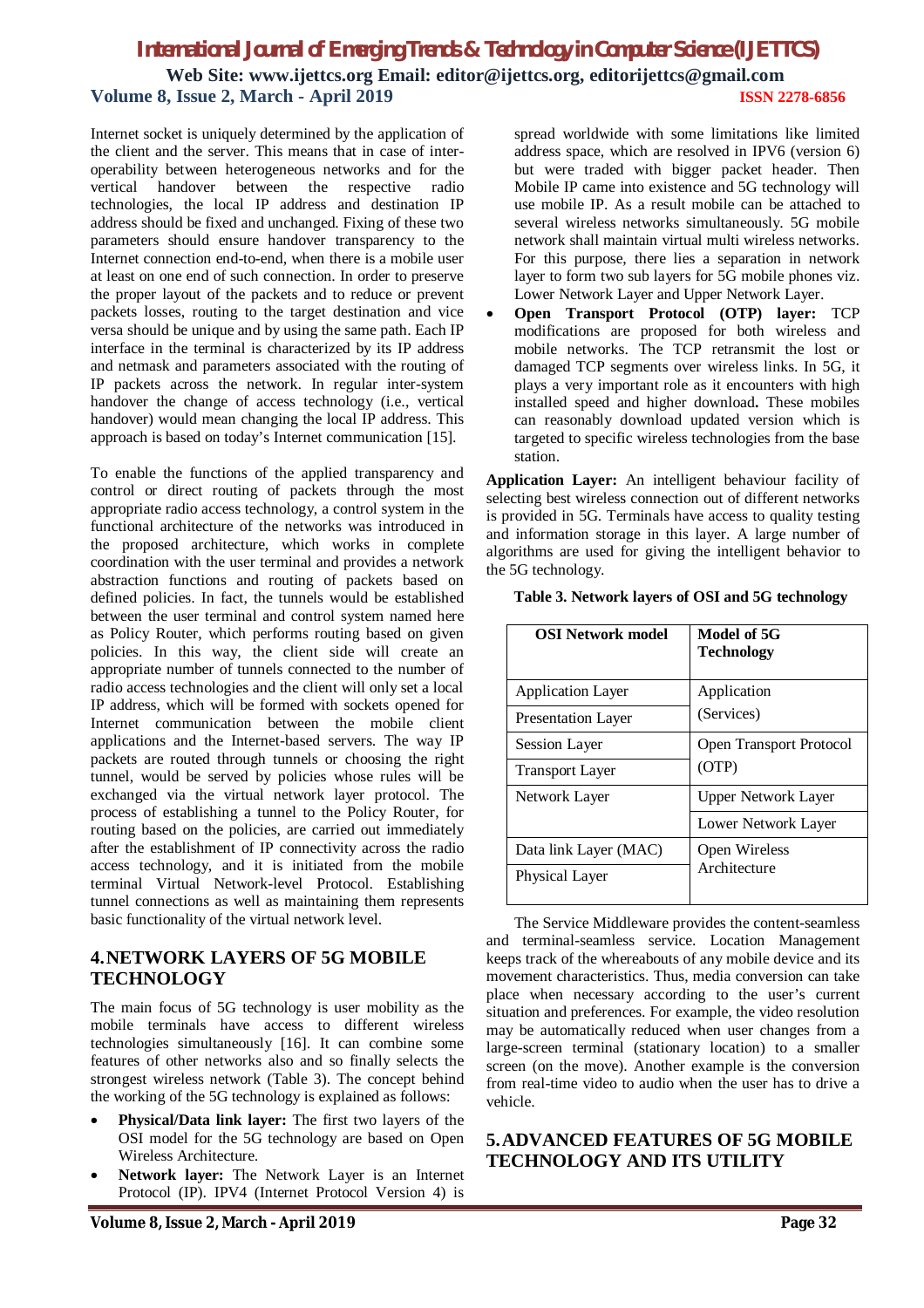# *International Journal of Emerging Trends & Technology in Computer Science (IJETTCS)*

**Web Site: www.ijettcs.org Email: editor@ijettcs.org, editorijettcs@gmail.com Volume 8, Issue 2, March - April 2019 ISSN 2278-6856**

Fifth generation wireless technology is providing a large number of utility for consumers at highest priority (Fig. 3). The fifth generation wireless technology provides a number of features which makes it perfect wireless for real world [17]. Some of these features include higher bandwidth. It provides high quality services based on policy to avoid error and an advanced billing interface which is more effective and attractive. It provides high resolution and bidirectional large bandwidth shaping.

5G technology provides a unified global standard, which facilitates service portability and global mobility. In addition, this technology works on lower power consumption. It provides better network coverage. 5G technology provides huge broadcasting data with very high connectivity speed of 25 Mbps, which was never before. This technology is expected to provide downloading speed up to 1 Gbps in LAN. The traffic statistics of 5G technology makes it more accurate. Through remote management offered by 5G technology, a user can get a better and faster solution. 5G technology also provides tools of subscriber supervision for fast action. The advanced features of 5G technology will provide enhanced facilities and the life will become more easier with better utility of 5G technology.



**Interconnected Devices, Sensors and Systems** 

**Fig. 3. Utility for consumers of 5G technology**

# **6. SECURITY ISSUES AND PREVENTIVE MEASURES**

The security management complexity is considered as key challenge as it is facing the steady rising attackers' interests [18]. Following are some of the most common security issues and their preventative measures in LTE architecture that consists of network segments: UE, evolved node B (eNB) access and evolved packet core (EPC) [19].

### **6.1. User Equipments (UEs)**

UEs are the end communications users that can be exposed to various security issues such as:

 Physical attacks: UEs are small, portable and prone physical theft device itself. These devices can be tampered making possible to access and attack the operator's networks.

- Risk due to the loss of data: New UE are capable of downloading and storing more data than before, thus making them highly vulnerable to the attacks from infiltrators that are related to the data loss on the devices.
- Application layer vulnerabilities: The present network architecture is all IP-based, as a result of which all UEs and LTE network elements work with IP packets. This opens up to new issues related to the vulnerabilities in IP-based systems that traditionally related to Internet such as malware, viruses, spam.

Following preventative measures could improve the security: (i) Subscriber education: It is important to educate the subscribers about the potential damages that could be caused by unsecured resources. It is advised to keep the resources in personal reach and location feature can be turned off for improved privacy. (ii) Anti-virus applications: Attackers are always looking for new ways to attack by making new viruses, malware, spyware or focusing on some vulnerability. It is essential the UEs should install and update anti-virus applications regularly [20]. (iii) Strong Authentication: Strong authentication mechanisms must be in place before accessing the contents of the UE from outside users. This will prevent attackers from having immediate access to the data on the UEs.

### **6.2. Evolved node B (eNB) access**

In the LTE network architecture, the eNB is the communication node between the UE and EPC network. It is also the intersection point wherein SPs are sharing their available RBs. eNB can be exposed to various security issues such as:

- Physical attacks: with the emergence of smaller eNBs, which are located in public domains, they are now more vulnerable to physical tampering through which the SP network can be accessed and compromised.
- Rogue eNBs: Rogue eNBs can be installed by the attackers to emulate the operator's node and through them the attackers can intercept the traffic emanating from the UE. The attackers can therefore listen to the traffic and redirect the traffic to the malicious parties [21].
- Privacy: Attackers can identify the location of the UE through spurious paging instructions and comparing the temporary mobile subscriber identity with the permanent international mobile subscriber identity (IMSI). In addition, the attackers can also respond to the intercepted authentication process, thus enabling them to determine the exact location of the physical device.

Following preventative measures will minimize the security risks: (i) Physical security: SPs have to devise mechanisms for physical safety and security of the eNBs placed in public locations, which can be accessed and tampered to expose the SP's network. (ii) Authentication, authorization and encryption: 3GPP specifies access security, which includes authentication, authorization, and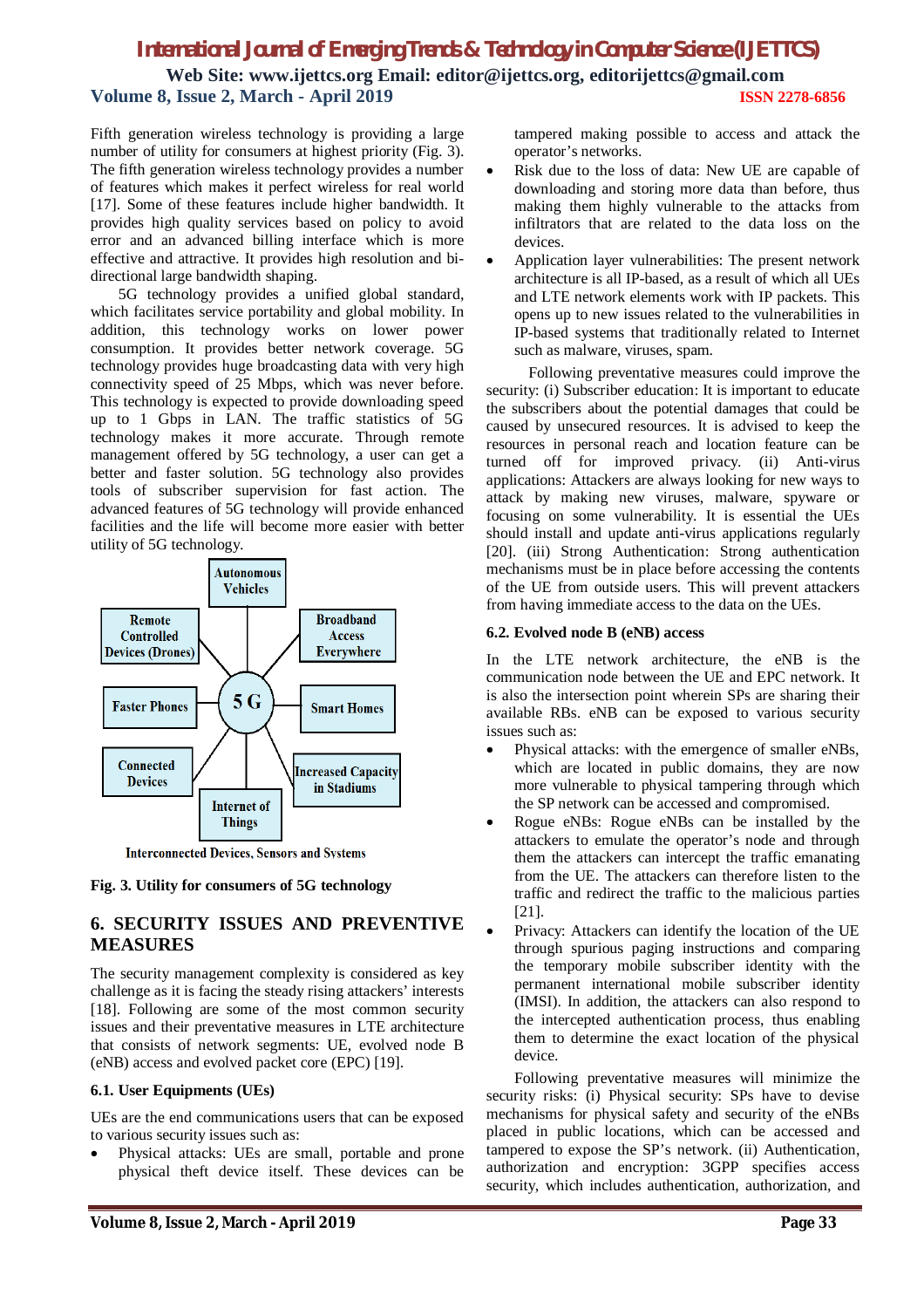traffic safeguard between the UE and EPC networks. Strong level of encryption between the eNB access and UE will identify both rogue eNBs and man in the middle attack. (iii) Security architecture: SPs have to ensure that the service quality is not affected with the inclusion of the security architecture that consumes BW resources for the process of authentication and encryption.

### **6.3. Evolved Packet Core (EPC)**

The EPC is the core of the LTE wireless network that will manage security related processes such as authentication, accounting and authorization. In addition, it will perform network management functions such as IP address allocation, mobility management, QoS and control signaling. EPC is vulnerable to the following security issues:

- Unauthorized access: Unless it is specifically designed by the SP and security protocols are enabled (i.e., IP security (IPSec) traffic between the evolved universal terrestrial radio access network (EUTRAN) and EPC is not secured that can allow attacker to gain access to unprotected traffic for performing malicious activities [22].
- Over-billing attacks (IP address hijacking or spoofing): An attacker can take control of the IP address of a legal UE while it is being returned to the IP pool and can explore the UE's data. Alternately, an over-billing attack can exist when an IP address is maliciously reassigned to another UE [23].

Following preventative measures could improve the security of EPC: (i) Security architecture: IPSec was recommended by the 3GPP to address IP based vulnerabilities. Moreover, the Next Generation Mobile Network Alliance recommends that the service providers implement VPNs in order to secure transmission in their EPC of LTE networks. This helps by isolating the signaling to the paths defined by the VLAN. As a result, unauthorized access, eavesdropping, and spoofing attacks are limited [21]. (ii) Encryption IKE/IPSec: For prevention of IP based attacks and over-billing attacks, SP can include IKE/IPSec mechanisms in their accounting, authorization and authentication processes and also in the process of securing the integrity and confidentiality [22]. (iii) Load balancing: SPs must adopt load balancing measures to protect their networks, particularly the EPC from the signal surges. The load balancing mechanism will also help in implementing traffic volume policies, shaping and traffic prioritization. This could lead to reduced DoS attacks. Moreover, a hop-by-hop analysis within the EPC elements will ensure higher levels of security [24].

#### **6.4. Denial of Service (DOS)**

DoS attack is the attempt to make the networks' resources unavailable to its intended UEs. It refers to the continuous efforts of attackers to prevent a proper allocation service from functioning efficiently, temporarily, or permanently. Considering SPs employing virtualization, attackers would be able to widely attack UEs, since SPs' RBs would be clearly shared within the same eNB. The most common method of attack is saturating the eNB with

communications requests, which makes it unable to allocate RBs, or make it respond slowly to its intended UEs so that they will no longer be able to communicate adequately. DoS attacks can silently downgrade LTE UEs by limiting their access to LTE service or limiting them from all networks' services.

# **7. LIMITATIONS**

Although the advanced features of 5G technology will provide enhanced facilities, but these innovating techniques will certainly bring tremendous challenges for security, privacy and trust [25]. To address the problem of securityby-design as well as also security-by-operations, secure network architectures, mechanisms and protocols are required [26]. In addition, due to the conflict of interests between operators and citizens, economic issues may appear. Moreover, health problems may arise by high radiation of electromagnetic fields in cumulative 5G networks. Other issues are concerned with bandwidth access and sharing. Since, the current bandwidth is not enough for the expected massive use of the mobile infrastructure. Moreover, implementation barriers may appear where end-to-end communications with multiple radio and wired standards are concerned [27]. Thus, new technical insights presenting the challenges faced by 5G deployment as well as their potential solutions are expected from all the stakeholders including operators, hardware vendors, scientific/academic community and administration.

### **8. CONCLUSION**

The design of the 5G technology is an open platform on different layers, from physical to application layer. The present work of 5G technology is focused upon providing specified services with WWWW functionalities in lowest cost, keeping the users in the top of the priority. The development of the mobile and wireless networks is going towards higher data rates and all-IP principle. On the other side, mobile terminals are obtaining each year more processing power, more memory on board, and longer battery life for the same applications (services). It is expected that the initial Internet philosophy of keeping the network simple as possible and giving more functionalities to the end nodes, will become reality in the future generation of mobile networks. Moreover, 5G technology will provide uninterrupted access to information, communication and entertainment in creating a universally connected world.

### **REFERENCES**

- [1]. Dahiya, M., "Need and advantages of 5G wireless communication systems", International Journal of Advance Research in Computer Science and Management Studies, Vol. 5, Issue 6, pp. 48–51, 2017.
- [2]. Vinutha, K., and Likhith, R.G., "An overview on 5G Technology of mobile communication", International Journal for Research in Applied Science &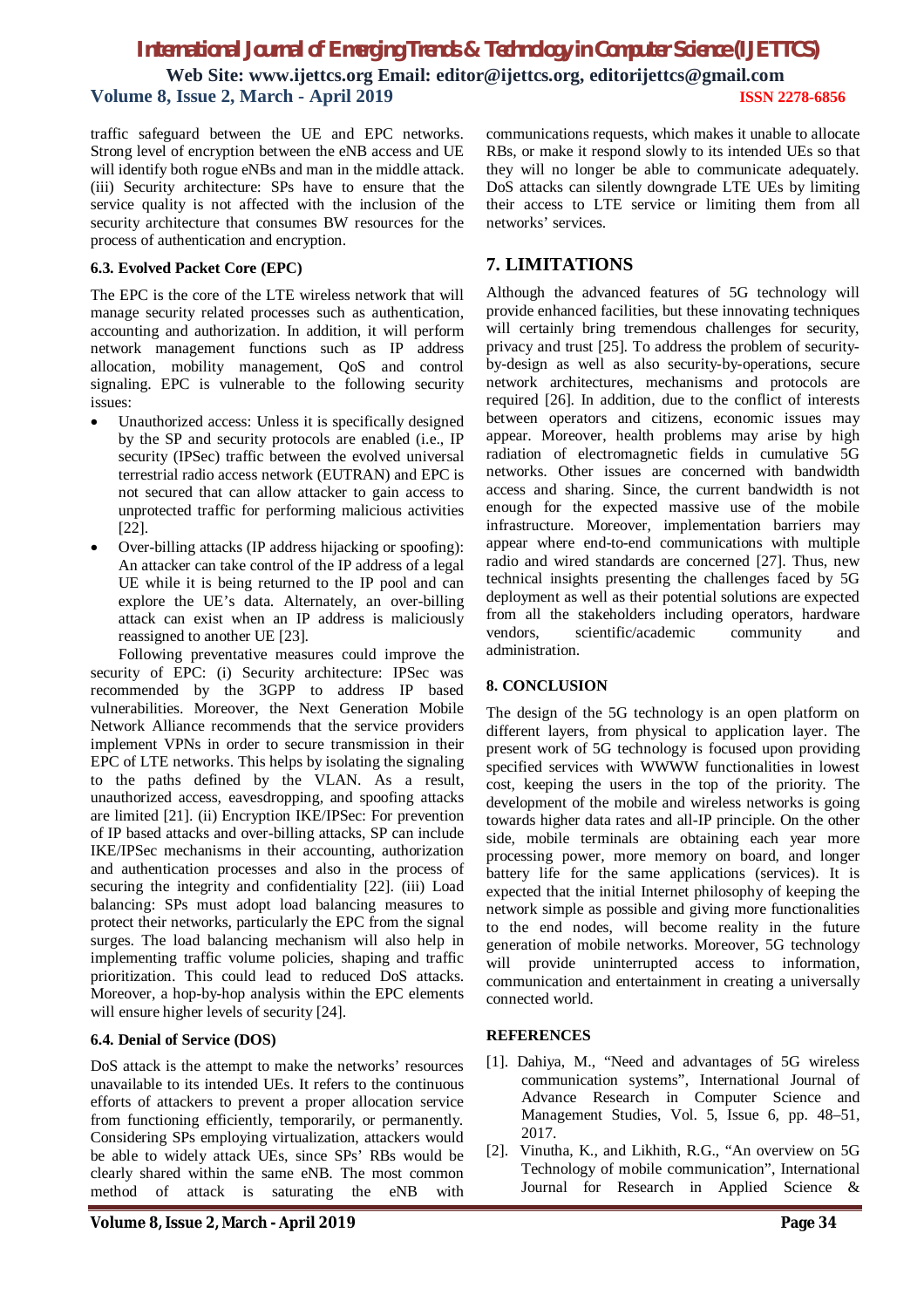# *International Journal of Emerging Trends & Technology in Computer Science (IJETTCS)*

**Web Site: www.ijettcs.org Email: editor@ijettcs.org, editorijettcs@gmail.com Volume 8, Issue 2, March - April 2019 ISSN 2278-6856**

Engineering Technology, Vol. 5, Issue 5, pp. 804– 810, 2017.

- [3]. Govil, J., and Govil, J., "5G: Functionalities development and an analysis of mobile wireless grid", First International Conference on Emerging Trends in Engineering and Technology, IEEE, Nagpur (India), pp. 270–275, 2008.
- [4]. Tudzarov, A., and Janevski, T., "Design of 5G mobile network architecture", International Journal of Communication Networks and Information Security, Vol. 3, Issue 2, pp. 112–123, 2011.
- [5]. Bhalla, M., and Bhalla, A., "Generations of mobile wireless technology: A survey", International Journal of Computer Applications, Vol. 5, Issue 4, pp. 26-32, 2010.
- [6]. Kumar, A., "Comparison of 3G wireless networks and 4G networks", International Journal of Electronics and Communication Engineering, Vol. 6, Issue 1, pp. 1–8, 2013.
- [7]. Bria, A., Gessler, F., Queseth, O., Stridth, R., Unbehaun, M., Wu, J., and Zendler, J., "4th generation wireless infrastructures: Scenarios and research challenges", IEEE Personal Communications, Vol. 8, Issue 6, pp. 25–31, 2011.
- [8]. Abdullah, G.et al., "Multi bandwidth data path design for 5G wireless mobile internets", WSEAS Transactions on Information Service and Applications. Vol. 6, Issue 2, pp. 159–168, 2009.
- [9]. Sule, P., and Joshi, A., "Architectural shift from 4G to 5G wireless mobile networks", International Journal of Computer Science and Mobile Computing, Vol. 3, Issue 9, pp. 715–721, 2014.
- [10]. Wang, Y., et al., "Cellular architecture and key technologies for 5G wireless communication networks", IEEE Communications Magazine, Vol. 52, Issue 2, pp. 122–130, 2014.
- [11]. Alam, M., Yang, D., Rodriguez, J., and Abdalhameed, R., "Secure device-to-device communication in LTE-a", IEEE Communications Magazine, Vol. 52, Issue 4, pp. 66–73, 2014.
- [12]. Shin, S., Wang, H., and Gu, G., "A first step toward network security virtualization: from concept to prototype", IEEE Transactions on Information Forensics and Security, Vol. 10, Issue 10, pp. 2236– 2249, 2015.
- [13]. Kitindi, E. J., Fu, S., Jia, Y., Kabir, A., and Wang, Y., "Wireless network virtualization with SDN and C-RAN for 5G networks: Requirements, opportunities, and challenges," IEEE Access, 2017.
- [14]. Kwadwo Agyapong, P. et al., "Design considerations for a 5G network architecture", IEEE Communication Magazine, Vol. 52, Issue 11, pp. 65–75, 2014.
- [15]. Gupta, A., and Jha, R. K., "A survey of 5G network: Architecture and emerging technologies", IEEE Access: Special Section on Recent Advances in Software Defined Networking for 5G Networks, Vol. 3, pp. 1206–1232, 2015.
- [16]. Saxena, N., Roy, A., Sahu, B. J., and Kim, H., "Efficient IOT gateway over 5G wireless: A new

design with prototype and implementation results," IEEE Communications Magazine, Vol. 55, Issue 2, pp. 97–105, 2017.

- [17]. Rao, T. V. N., "5G Technologies An Anecdote of network service for the future", Journal of Global Research in Computer Science, Vol. 2, Issue 7, pp. 164–170, 2011.
- [18]. Jasper, S., and Wirtz, J., "Cyber security," in The Palgrave Handbook of Security, Risk and Intelligence. Springer, 2017, pp. 157–176, 2017.
- [19]. Atayero, A. A., Luka, M. K., Orya, M. K., and Iruemi, J.O., "3GPP long term evolution: Architecture, protocols and interfaces," International Journal of Information and Communication Technology Research, Vol. 1, Issue 7, pp. 306–310, 2011.
- [20]. Battula, L.R., "Network security function virtualization (nsfv) towards cloud computing with nfv over openflow infrastructure: Challenges and novel approaches," in Advances in Computing, Communications and Informatics (ICACCI, 2014 International Conference on. IEEE, 2014, pp. 1622– 1628, 2014.
- [21]. Khan, A., Javed, Y., Abdullah, J., Nazim, J., and Khan, N., "Security issues in 5G device to device communication," IJCSNS, Vol. 17, Issue 5, pp. 366, 2017.
- [22]. Chau, P., and Wang, Y., "Security-awareness in network virtualization: A classified overview," in Mobile Ad Hoc and Sensor Systems (MASS), 11th International Conference on IEEE, pp. 545–550, 2014.
- [23]. Leong, W.K., Kulkarni, A., Xu, Y., and Leong, B., "Unveiling the hidden dangers of public IP addresses in 4G/LTE cellular data networks," in Proceedings of the 15th Workshop on Mobile Computing Systems and Applications. ACM, pp. 16, 2014.
- [24]. Li, M., Zhao, L., Li, X., Zaki, Y., Timm-Giel, A., and Gorg, C., "Investigation of network virtualization and load balancing techniques in LTE networks," in IEEE 75th Vehicular Technology Conference (VTC Spring), pp. 1–5, 2012.
- [25]. Baldemair, R., Dahlman, E., and Fodor, G., "Evolving wireless communications: Addressing the challenges and expectations of the future", IEEE Vehicular Technology Magazine, Vol. 8, Issue 1, pp. 24–30, 2013.
- [26]. Basile, C., Lioy, A., Pitscheider, C., Valenza, F., and Vallini, M., "A novel approach for integrating security policy enforcement with dynamic network virtualization", in 1st IEEE Conference on Network Softwarization (NetSoft), pp. 1–5, 2015.
- [27]. Agiwal, M., Roy, A., and Saxena, N., "Next generation 5G wireless networks: A comprehensive survey", IEEE Communications Surveys and Tutorials, Vol. 18, Issue 3, pp. 1617–1655, 2015.

#### **AUTHORS**